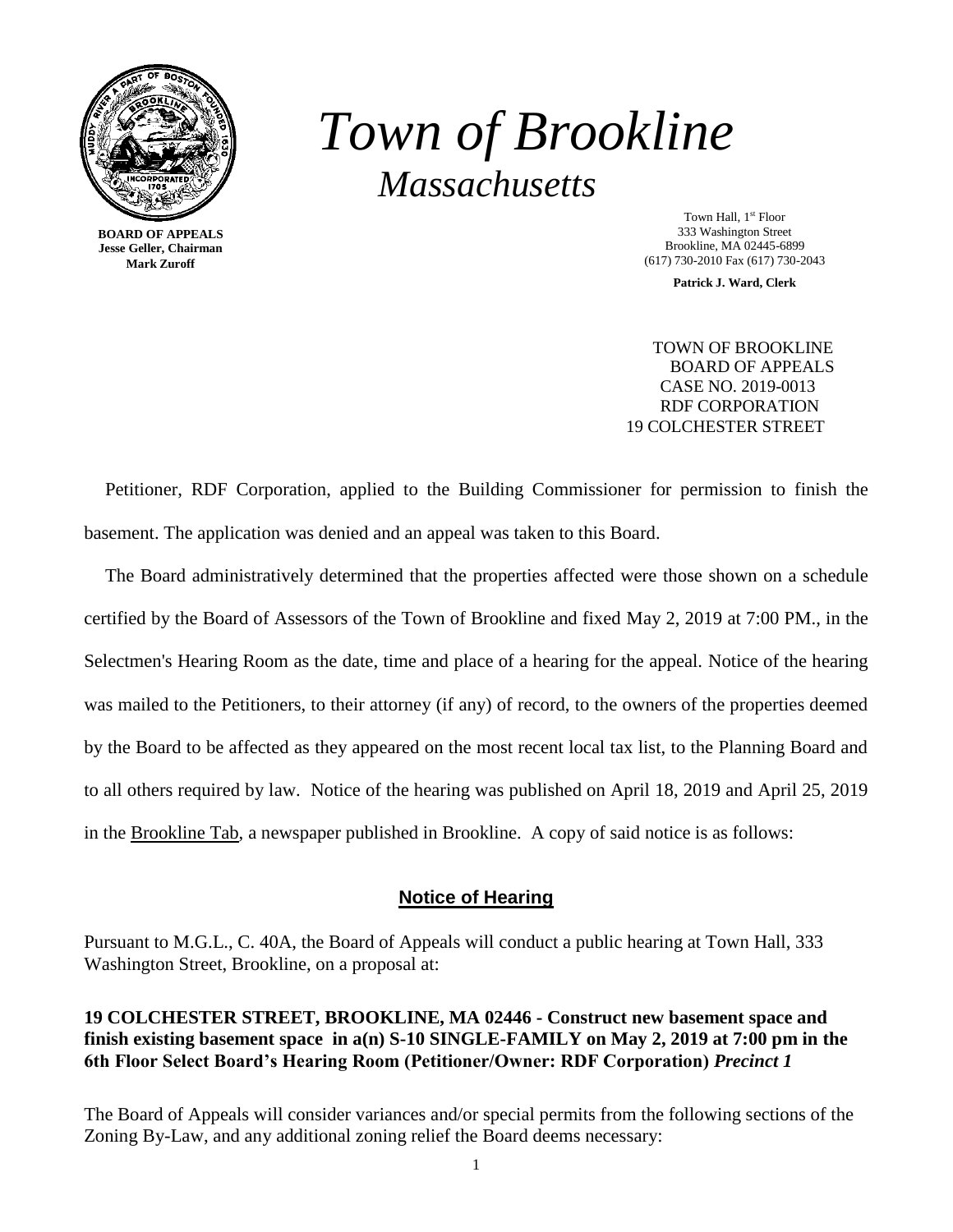#### **§5.20 - FLOOR AREA RATIO**

## **Any additional relief the Board may find necessary.**

*Hearings may be continued by the Chair to a date/time certain, with no further notice to abutters or in the TAB. Questions about hearing schedules may be directed to the Planning and Community Development Department at 617-730-2130, or by checking the Town meeting calendar at: www.brooklinema.gov.* 

*The Town of Brookline does not discriminate in its programs or activities on the basis of disability or handicap or any other characteristic protected under applicable federal, state or local law. Individuals who are in need of auxiliary aids for effective communication in Town programs or activities may make their needs known by contacting the Town's ADA Compliance Officer. Assistive Listening Devices are available at the Public Safety Building for public use at Town of Brookline meetings and events. Those who need effective communication services should dial 711 and ask the operator to dial the Town's ADA Compliance Officer.* 

*If you have any questions regarding the Assistive Listening Device, please contact Caitlin Haynes at 617-730-2345 or at chaynes@brooklinema.gov.* 

## *Jesse Geller, Chair Mark Zuroff*

# **Publish: 4/18 & 4/25**

At the time and place specified in the notice, this Board held a public hearing. The case was continued to the following week, May 9, 2019. On May 9, 2019, the Board reconvened to hear the case. Present at the hearing were Chairwoman Lark Palermo and Board Members Kate Poverman and Randolph Meiklejohn.

The case was presented by Naresh Puri, representing RDF Corporation. Mr. Puri stated that he is seeking zoning relief to finish the basement of 19 Colchester Street. He stated that the basement of this historic single-family home, built in 1840, has never been finished. He also stated that the home is located in an S-10 zoning district. Mr. Puri explained that the basement already exists except for a small portion which is underneath a section of the house where the foundation had to be rebuilt. This portion,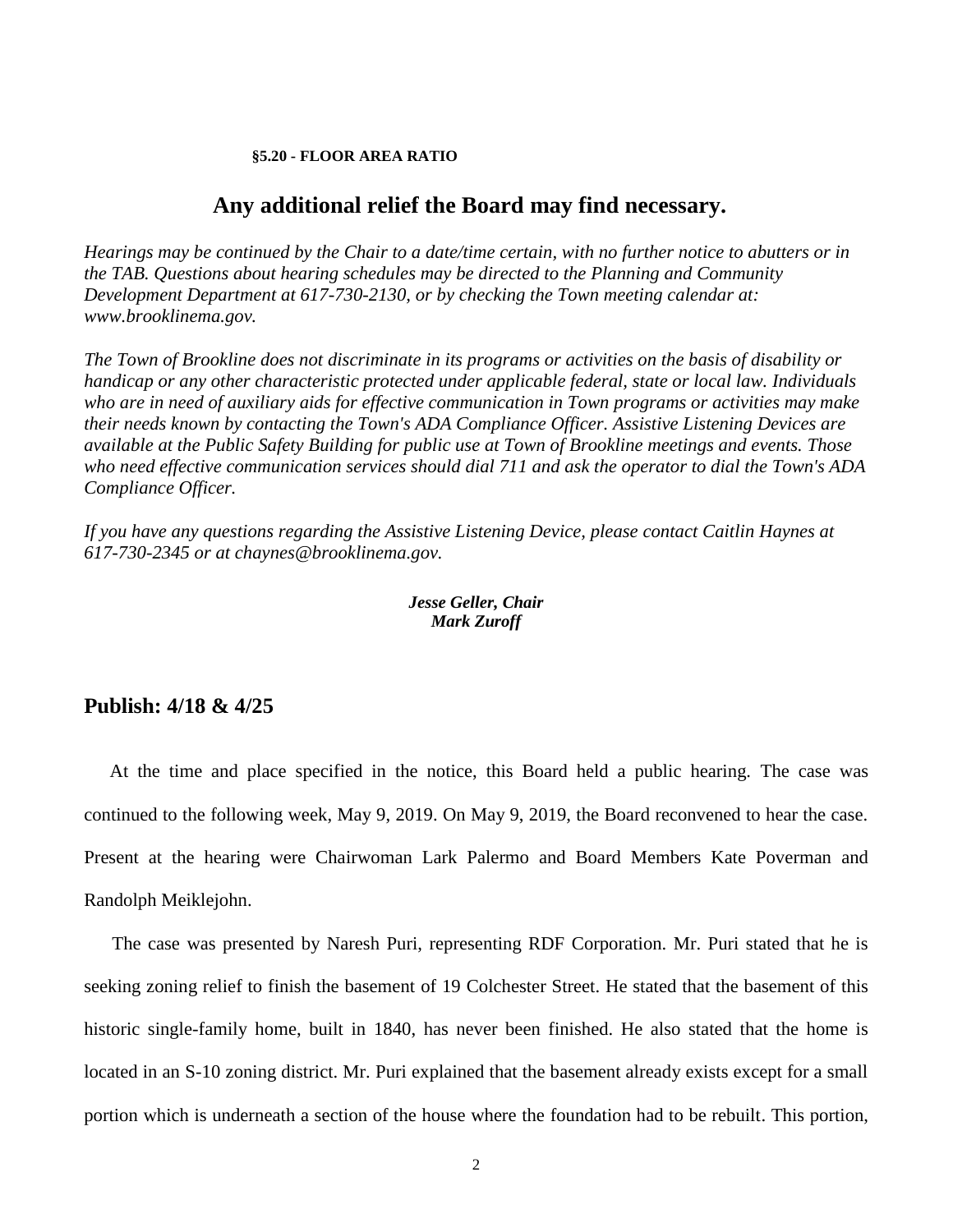he stated, had originally been a crawl space but later had to be dug out and excavated to be a full basement as foundation work was being done under the recommendation of a structural engineer. He also clarified that this new portion of the basement will remain unfinished. Ms. Palermo asked about the materials of the current existing basement. The applicant stated that it is mostly stone and dirt finish.

Ms. Poverman asked about the previous additions to the home as described in the staff report. The applicant clarified that it was not a new addition but rather a new foundation under an existing portion of the home. Ms. Poverman also reiterated that the new basement portion will not be finished as part of this application. Mr. Meiklejohn asked what conditions led to the foundation of this portion of the house to require replacement. Mr. Puri explained that this section of the house had once been moved from a separate part of the property and adjoined to the house. He further explained that when engineers went in to look at this part of the foundation, they found significant termite damage and rot in the wooden underpinnings and that the foundation needed to be rebuilt. Mr. Puri stated that he has spoken with neighbors and that they had no concerns due to the lack of exterior changes to the house. Mr. Puri also stated that the Planning Board had no concerns with the project. Mr. Puri explained that he is seeking relief under Section 5.20 of the Zoning By-law to finish the basement to 130% of the allowable FAR.

Chairwoman Palermo asked if anyone was present to speak in favor of the application. There was no one present. She then asked if there was anyone present to speak in opposition of the application. There was no one present.

 Chairwoman Palermo called upon Polly Selkoe, Assistant Director of Regulatory Planning to deliver the findings of the Planning Board. Ms. Selkoe noted the following:

## **FINDINGS**

#### **Section 5.20 –** Floor Area Ratio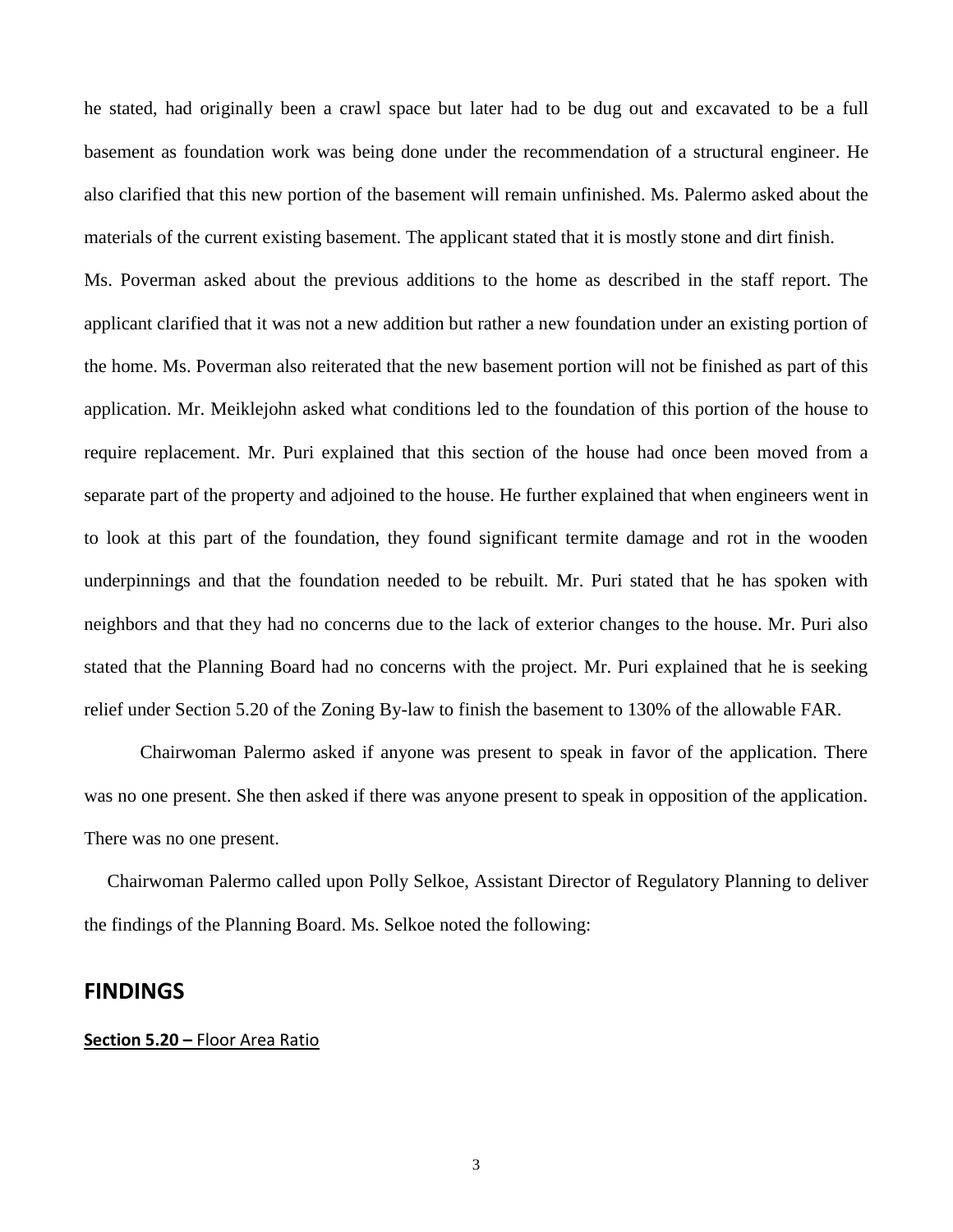| <b>Floor Area</b>                         | <b>Allowed</b> | <b>Existing</b> | Proposed<br>(with finished<br>basement) | Proposed<br>(with unfinished<br>basement) | <b>Finding</b>     |
|-------------------------------------------|----------------|-----------------|-----------------------------------------|-------------------------------------------|--------------------|
| <b>Floor Area Ratio</b><br>(% of allowed) | .30<br>(100%)  | .29<br>(97%)    | .37<br>(123%)                           | .39<br>(130%)                             | Special<br>Permit* |
| Floor Area (s.f.)                         | 7,818          | 7,700           | 9,757                                   | 10,285                                    |                    |

\* Under Section 5.22.2.b, an increase in gross floor area through basement conversion is limited to 130% of the permitted gross floor area.

### PLANNING BOARD COMMENTS

The Planning Board had no concerns with the plan to finish this basement space.

# Therefore, the Planning Board recommends approval of the floor plans dated 5/16/2018 by SB Architects subject to the following conditions:

- 1. Prior to the issuance of a building permit, the applicant shall submit floor plans subject to the review and approval of the Assistant Director of Regulatory Planning.
- 2. Prior to the issuance of a building permit, the applicant shall submit to the Building Commissioner for review and approval for conformance to the Board of Appeals decision: a) final floor plans stamped and signed by a registered architect or engineer; and b) evidence that the Board of Appeals decision has been recorded at the Registry of Deeds.

Chairwoman Palermo then called upon Deputy Building Commissioner Joseph Braga to deliver the comments of the Building Department. Mr. Braga stated that the Building Department has no objections to this proposal.

Mr. Meiklejohn asked to clarify that the applicant would be required to come back for a special permit after ten years to finish the remaining unfinished portion of the basement. Ms. Poverman stated that she has no issues with the proposal. Mr. Meiklejohn and Chairwoman Palermo also agreed that the applicant has met the conditions of the requested special permit.